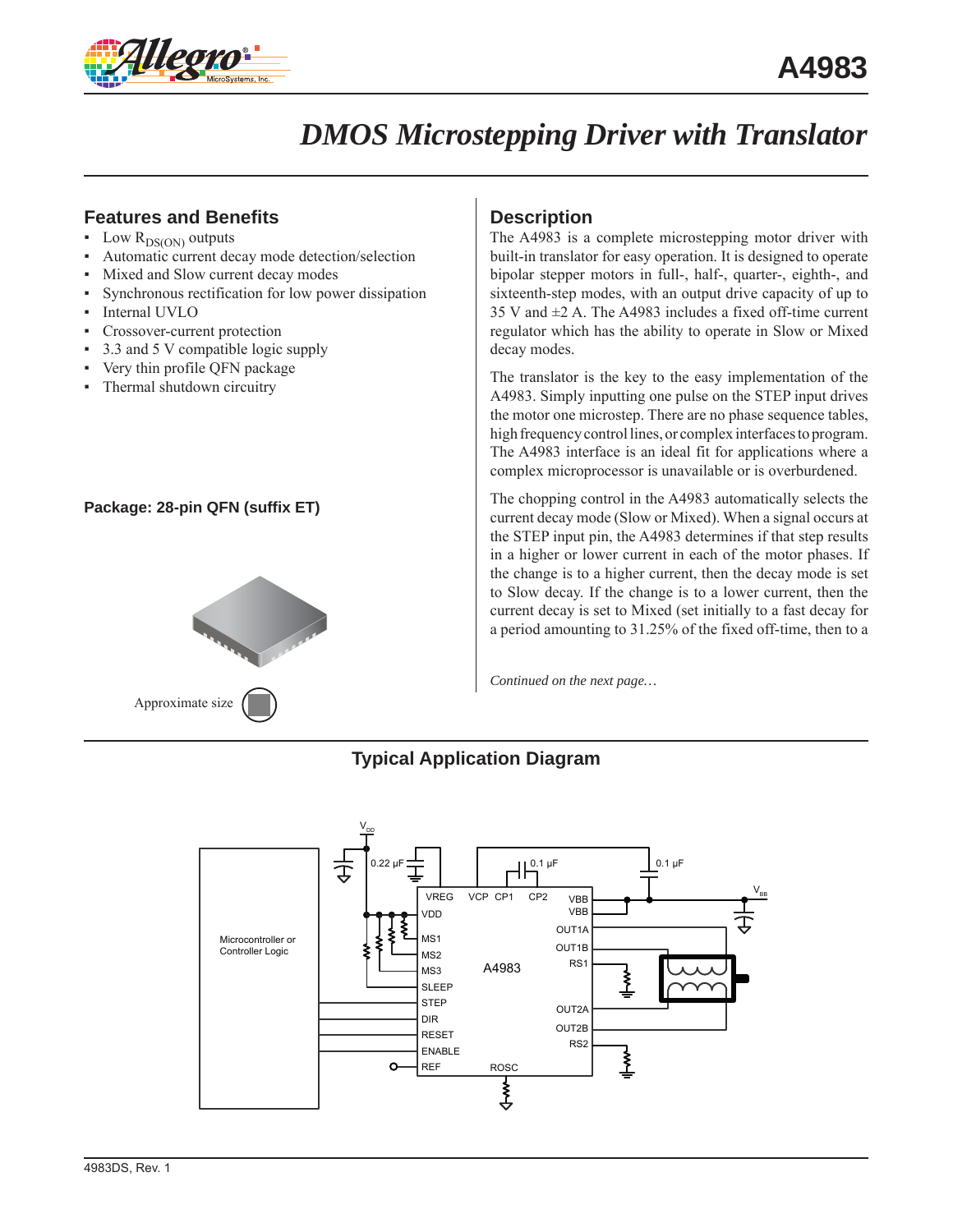#### **Description (continued)**

slow decay for the remainder of the off-time). This current decay control scheme results in reduced audible motor noise, increased step accuracy, and reduced power dissipation.

Internal synchronous rectification control circuitry is provided to improve power dissipation during PWM operation. Internal circuit protection includes: thermal shutdown with hysteresis, undervoltage lockout (UVLO), and crossover-current protection. Special poweron sequencing is not required.

The A4983 is supplied in a 5 mm  $\times$  5 mm  $\times$  0.90 nominal surface mount QFN package with exposed thermal pad (suffix ET). The package is lead (Pb) free (suffix –T), with 100% matte tin plated leadframe.

#### **Selection Guide**

| <b>Part Number</b> | Pb-free | Package                             | Packing                    |
|--------------------|---------|-------------------------------------|----------------------------|
| A4983SET<br>TR-    | Yes     | 28-pin QFN with exposed thermal pad | 1500 pieces per 7-in. reel |

#### **Absolute Maximum Ratings**

| <b>Characteristic</b>                | Symbol             | <b>Notes</b>     | Rating         | <b>Units</b> |
|--------------------------------------|--------------------|------------------|----------------|--------------|
| Load Supply Voltage                  | $V_{BB}$           |                  | 35             | V            |
|                                      |                    |                  | ±2             | A            |
| <b>Output Current</b>                | $I_{OUT}$          | Duty Cycle < 20% | ±2.5           | A            |
| Logic Input Voltage                  | $V_{IN}$           |                  | $-0.3$ to $7$  |              |
| Sense Voltage                        | V <sub>SENSE</sub> |                  | 0.5            | V            |
| Reference Voltage                    | $V_{REF}$          |                  | $\overline{4}$ | V            |
| <b>Operating Ambient Temperature</b> | T <sub>A</sub>     | Range S          | $-20$ to 85    | °C           |
| Maximum Junction                     | $T_{\rm d}$ (max)  |                  | 150            | °C           |
| Storage Temperature                  | $T_{\text{stg}}$   |                  | $-55$ to 150   | $^{\circ}$ C |

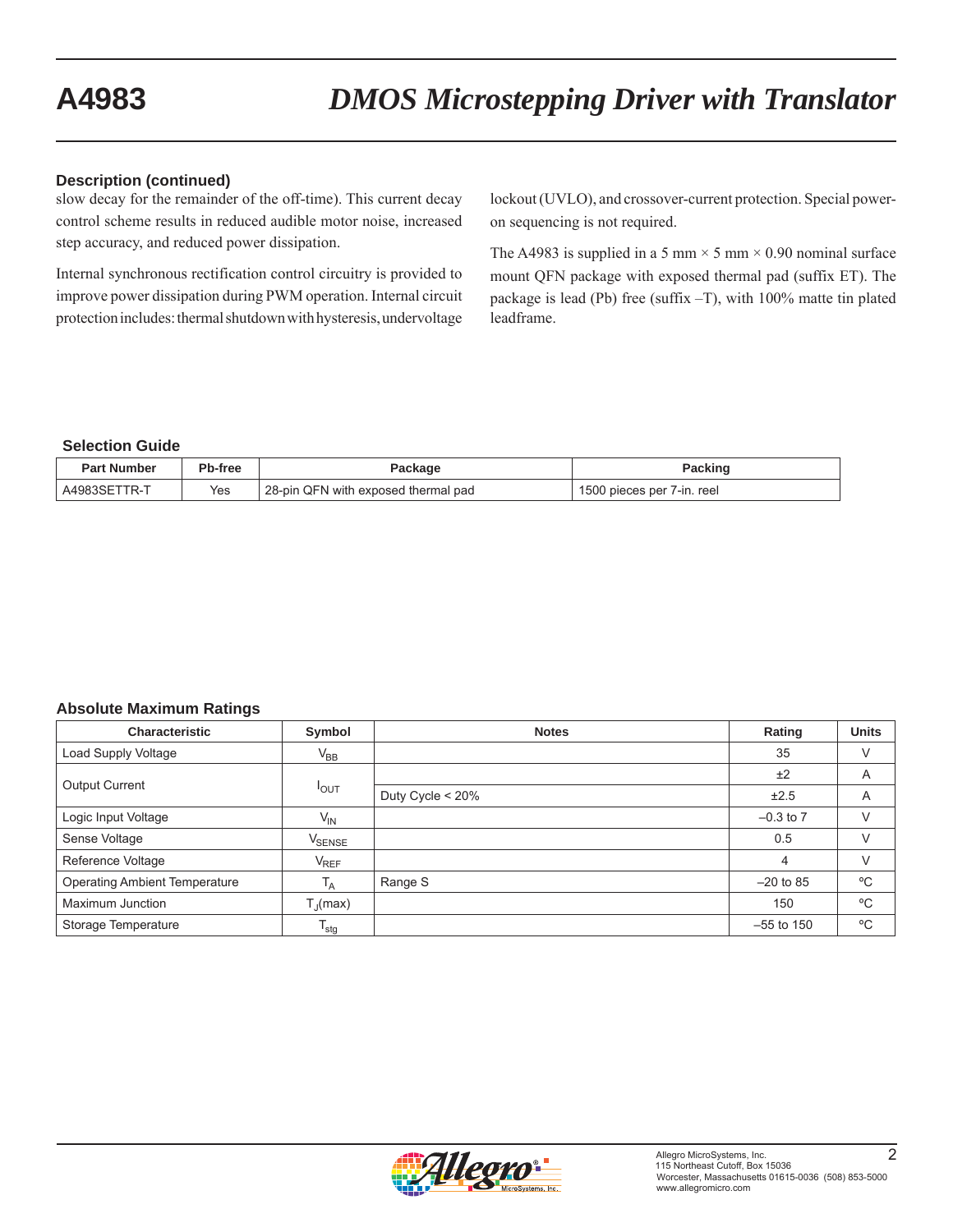### **Functional Block Diagram**



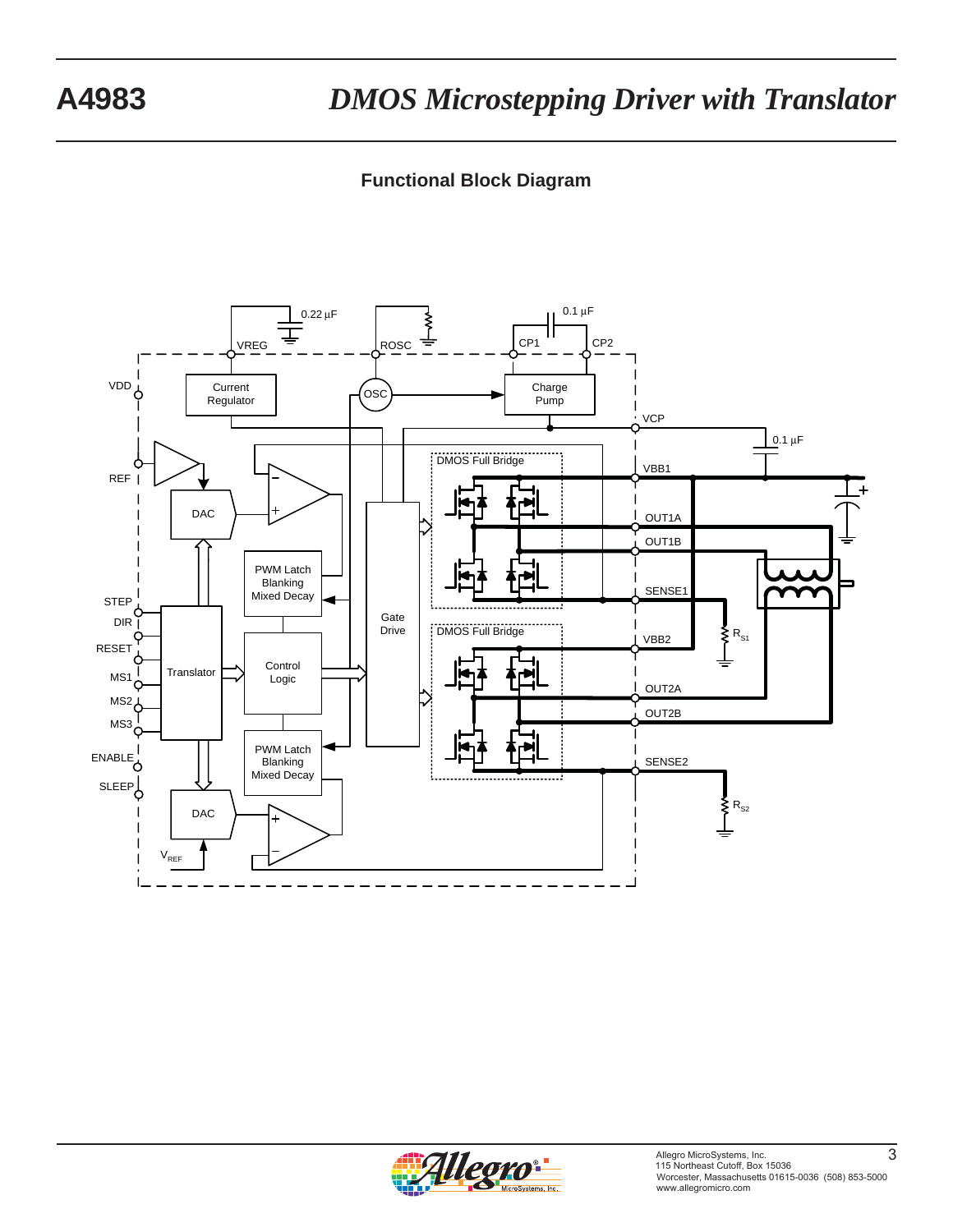#### **ELECTRICAL CHARACTERISTICS<sup>1</sup>** at  $T_A = 25^\circ$ C,  $V_{BB} = 35$  V (unless otherwise noted)

| <b>Characteristics</b>                | <b>Symbol</b>          | <b>Test Conditions</b>                     | Min.                     | Typ. <sup>2</sup> | Max.                  | <b>Units</b>             |
|---------------------------------------|------------------------|--------------------------------------------|--------------------------|-------------------|-----------------------|--------------------------|
| <b>Output Drivers</b>                 |                        |                                            |                          |                   |                       |                          |
| Load Supply Voltage Range             |                        | Operating                                  | 8                        |                   | 35                    | $\vee$                   |
|                                       | $\rm V_{BB}$           | During Sleep Mode                          | $\overline{0}$           |                   | $\overline{35}$       | $\overline{\vee}$        |
| Logic Supply Voltage Range            | V <sub>DD</sub>        | Operating                                  | $\overline{3.0}$         |                   | 5.5                   | $\overline{\vee}$        |
| Output On Resistance                  |                        | Source Driver, $I_{OUT} = -1.5 A$          | $\overline{\phantom{0}}$ | 0.350             | 0.450                 | $\Omega$                 |
|                                       | $R_{DSON}$             | Sink Driver, $I_{OUT} = 1.5 A$             |                          | 0.300             | 0.370                 | Ω                        |
| Body Diode Forward Voltage            | $V_F$                  | Source Diode, $I_F = -1.5 A$               |                          |                   | 1.2                   | $\overline{\vee}$        |
|                                       |                        | Sink Diode, $I_F = 1.5 A$                  |                          |                   | 1.2                   | $\overline{\vee}$        |
|                                       |                        | $f_{\text{PWM}}$ < 50 kHz                  |                          |                   | $\overline{4}$        | mA                       |
| Motor Supply Current                  | $I_{BB}$               | Operating, outputs disabled                |                          |                   | $\overline{2}$        | mA                       |
|                                       |                        | Sleep Mode                                 |                          |                   | 10                    | μA                       |
|                                       |                        | $f_{\text{PWM}}$ < 50 kHz                  |                          |                   | 8                     | mA                       |
| Logic Supply Current                  | $I_{DD}$               | Outputs off                                |                          |                   | 5                     | mA                       |
|                                       |                        | Sleep Mode                                 |                          |                   | 10                    | μA                       |
| <b>Control Logic</b>                  |                        |                                            |                          |                   |                       |                          |
| Logic Input Voltage                   | $V_{IN(1)}$            |                                            | $V_{DD}$ $\times$ 0.7    |                   |                       | $\vee$                   |
|                                       | $V_{IN(0)}$            |                                            |                          |                   | $V_{DD}$ $\times$ 0.3 | V                        |
| Logic Input Current                   | $I_{IN(1)}$            | $V_{IN} = V_{DD} \times 0.7$               | $-20$                    | 1.0               | $\overline{20}$       | μA                       |
|                                       | $I_{IN(0)}$            | $V_{\text{IN}} = V_{\text{DD}} \times 0.3$ | $-20$                    | 1.0               | 20                    | μA                       |
| Microstep Select 2                    | $R_{MS2}$              |                                            |                          | 100               |                       | $k\Omega$                |
| Microstep Select 3                    | $R_{MS3}$              |                                            |                          | 100               |                       | $k\Omega$                |
| Input Hysteresis                      | $V_{HYS(IN)}$          |                                            | 150                      | 300               | 500                   | mV                       |
| <b>Blank Time</b>                     | $t_{BLANK}$            |                                            | 0.7                      | $\mathbf{1}$      | 1.3                   | μs                       |
| Fixed Off-Time                        |                        | OSC > 3V                                   | $\overline{20}$          | $\overline{30}$   | 40                    | μs                       |
|                                       | $t_{\text{OFF}}$       | $R_{\text{OSC}}$ = 25 k $\Omega$           | 23                       | 30                | $\overline{37}$       | μs                       |
| Reference Input Voltage Range         | $V_{REF}$              |                                            | $\Omega$                 |                   | 4                     | $\vee$                   |
| Reference Input Current               | $I_{REF}$              |                                            | $-3$                     | $\Omega$          | 3                     | μA                       |
|                                       |                        | $V_{REF}$ = 2 V, % $I_{TripMAX}$ = 38.27%  |                          |                   | ±15                   | $\frac{0}{6}$            |
| Current Trip-Level Error <sup>3</sup> | err <sub>1</sub>       | $V_{REF}$ = 2 V, % $I_{TripMAX}$ = 70.71%  |                          |                   | ±5                    | $\frac{0}{6}$            |
|                                       |                        | $V_{REF}$ = 2 V, % $I_{TripMAX}$ = 100.00% |                          |                   | ±5                    | $\overline{\frac{0}{6}}$ |
| <b>Crossover Dead Time</b>            | $t_{DT}$               |                                            | 100                      | 475               | 800                   | ns                       |
| <b>Protection</b>                     |                        |                                            |                          |                   |                       |                          |
| Thermal Shutdown Temperature          | $\overline{T_{\rm J}}$ |                                            | $\equiv$                 | 165               | $\equiv$              | $\overline{C}$           |
| Thermal Shutdown Hysteresis           | $T_{JHYS}$             |                                            | $\equiv$                 | 15                | $\equiv$              | $\overline{C}$           |
| <b>UVLO Enable Threshold</b>          | $\overline{UV}_{LO}$   | V <sub>DD</sub> rising                     | 2.35                     | 2.7               | 3                     | $\overline{\vee}$        |
| <b>UVLO Hysteresis</b>                | UV <sub>HYS</sub>      |                                            | 0.05                     | 0.10              | $\equiv$              | $\overline{\vee}$        |

1Negative current is defined as coming out of (sourcing from) the specified device pin.

2Typical data are for initial design estimations only, and assume optimum manufacturing and application conditions. Performance may vary for individual units, within the specified maximum and minimum limits.

 $\beta$ err<sub>I</sub> = (I<sub>Trip</sub> – I<sub>Prog</sub>)/I<sub>Prog</sub>, where I<sub>Prog</sub> = %I<sub>TripMAX</sub>XI<sub>TripMAX</sub>.

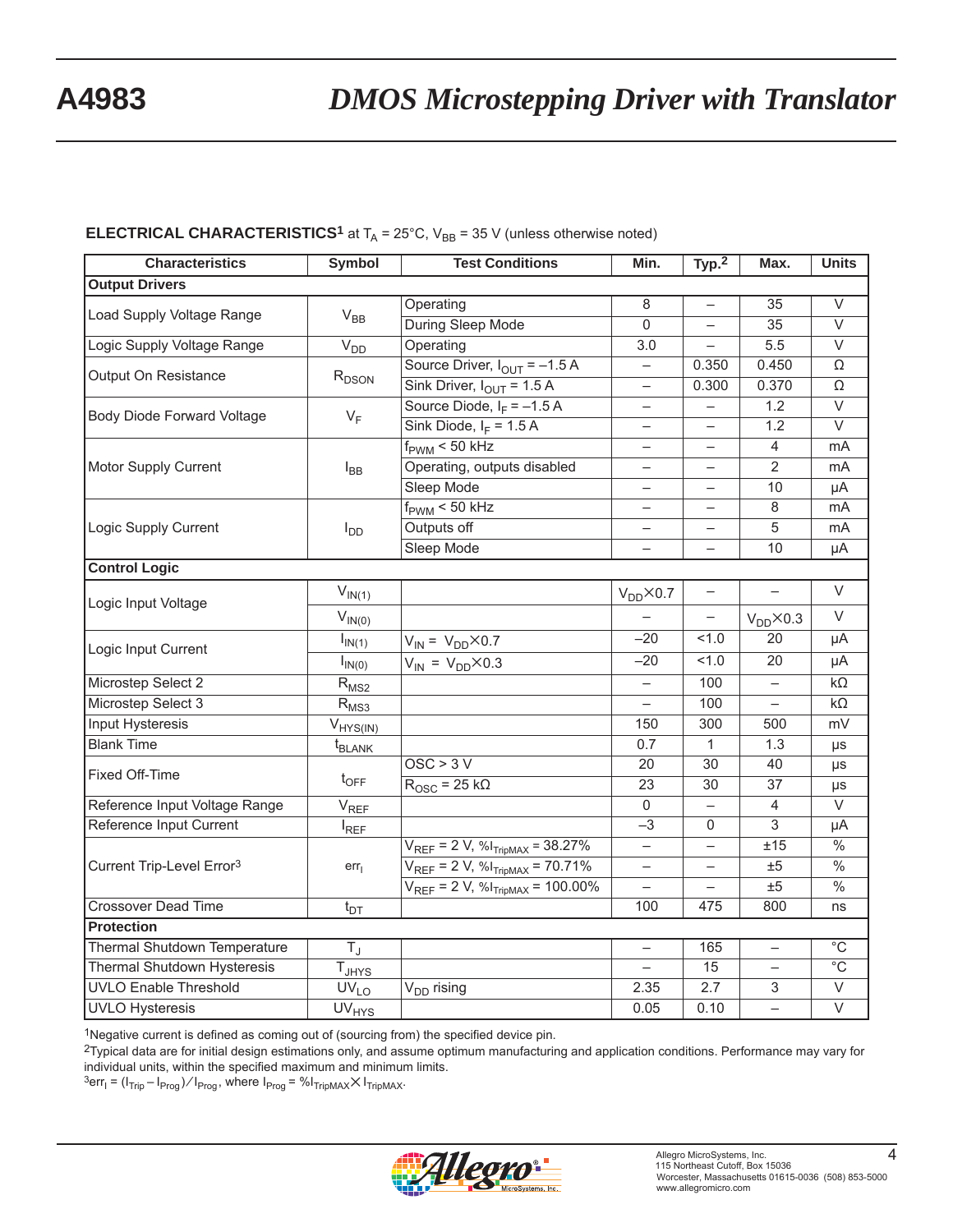#### **THERMAL CHARACTERISTICS may require derating at maximum conditions**

| <b>Characteristic</b>      | Svmbol          | <b>Test Conditions*</b>                          |    | Value   Units |
|----------------------------|-----------------|--------------------------------------------------|----|---------------|
| Package Thermal Resistance | $R_{\theta JA}$ | Package ET; 4-layer PCB, based on JEDEC standard | າາ | ∣ °C/W        |

\*In still air. Additional thermal information available on Allegro Web site.





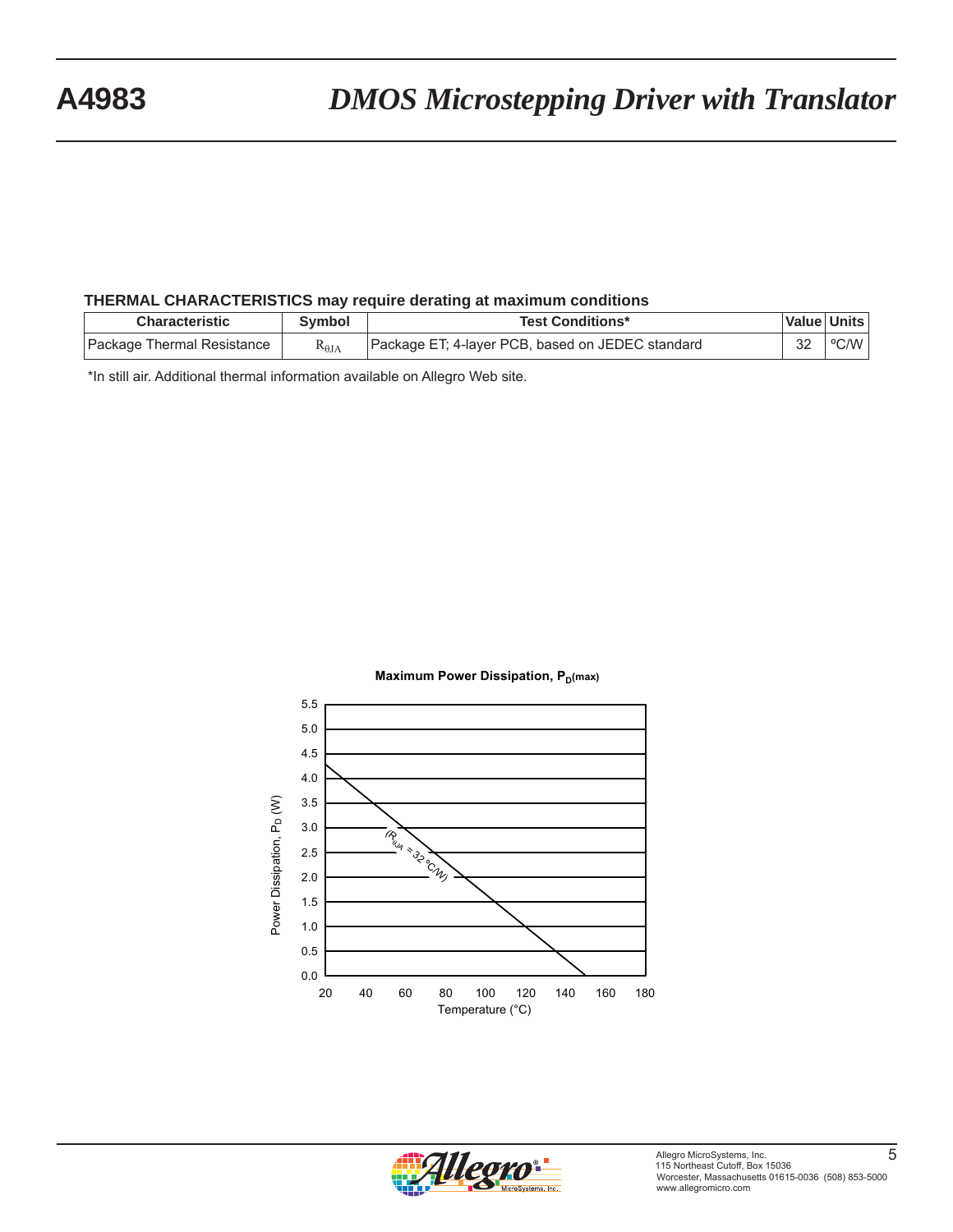

| <b>Time Duration</b>             | <b>Symbol</b>  | Typ. | Unit |
|----------------------------------|----------------|------|------|
| STEP minimum, HIGH pulse width   | tд             |      | μs   |
| STEP minimum, LOW pulse width    | τ <sub>Β</sub> |      | μs   |
| Setup time, input change to STEP | $t_{\rm C}$    | 200  | ns   |
| Hold time, input change to STEP  | ւր             | 200  | ns   |

*Figure 1. Logic Interface Timing Diagram*

Table 1. Microstep Resolution Truth Table

| MS <sub>1</sub> | MS <sub>2</sub> | MS <sub>3</sub> | <b>Microstep Resolution</b> | <b>Excitation Mode</b> |
|-----------------|-----------------|-----------------|-----------------------------|------------------------|
|                 |                 |                 | <b>Full Step</b>            | 2 Phase                |
| Н               |                 |                 | <b>Half Step</b>            | 1-2 Phase              |
|                 | Н               |                 | <b>Quarter Step</b>         | W1-2 Phase             |
| Н               | Н               |                 | Eighth Step                 | 2W1-2 Phase            |
| Н               | Н               | н               | Sixteenth Step              | 4W1-2 Phase            |

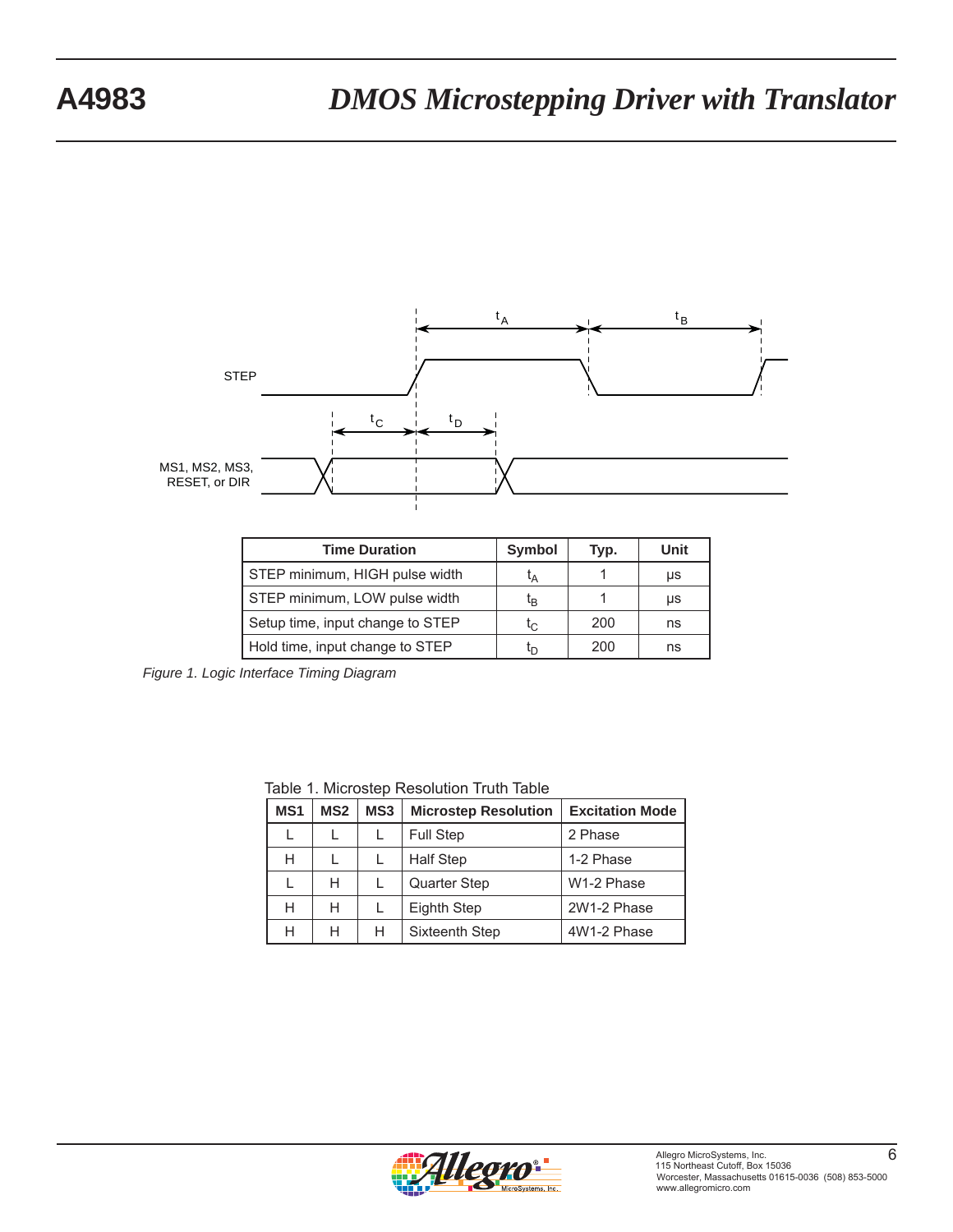## Functional Description

**Device Operation.** The A4983 is a complete microstepping motor driver with a built-in translator for easy operation with minimal control lines. It is designed to operate bipolar stepper motors in full-, half-, quarter-, eighth-, and sixteenth-step modes. The currents in each of the two output full-bridges and all of the N-channel DMOS FETs are regulated with fixed offtime PWM (pulse width modulated) control circuitry. At each step, the current for each full-bridge is set by the value of its external current-sense resistor  $(R_{S1}$  and  $R_{S2})$ , a reference voltage ( $V_{REF}$ ), and the output voltage of its DAC (which in turn is controlled by the output of the translator).

At power-on or reset, the translator sets the DACs and the phase current polarity to the initial Home state (shown in figures 2 through 6), and the current regulator to Mixed Decay Mode for both phases. When a step command signal occurs on the STEP input, the translator automatically sequences the DACs to the next level and current polarity. (See table 2 for the current-level sequence.) The microstep resolution is set by the combined effect of inputs MS1, MS2, and MS3, as shown in table 1.

When stepping, if the new output levels of the DACs are lower than their previous output levels, then the decay mode for the active full-bridge is set to Mixed. If the new output levels of the DACs are higher than or equal to their previous levels, then the decay mode for the active full-bridge is set to Slow. This automatic current decay selection improves microstepping performance by reducing the distortion of the current waveform that results from the back EMF of the motor.

If the logic circuits are pulled up to VDD, it is good practice to use a high value pull-up resistor in order to limit current to the logic inputs, should an overvoltage event occur. Logic inputs include: MSx, SLEEP, DIR, ENABLE, RESET, and STEP.

**RESET Input (RESET).** The RESET input sets the translator to a predefined Home state (shown in figures 2 through 6), and turns off all of the FET outputs. All STEP inputs are ignored until the RESET input is set to high.

**Step Input (STEP).** A low-to-high transition on the STEP input sequences the translator and advances the motor one increment. The translator controls the input to the DACs and the direction of current flow in each winding. The size of the increment is determined by the combined state of inputs MS1, MS2, and MS3.

**Microstep Select (MS1, MS2, and MS3).** Selects the microstepping format, as shown in table 1. MS2 and MS3 have a  $100 \text{ k}\Omega$  pull-down resistance. Any changes made to these inputs do not take effect until the next STEP rising edge.

If the MSx pins are pulled up to  $V_{DD}$ , it is good practice to use a high value pull-up resistor in order to limit current to these pins, should an overvoltage event occur.

**Direction Input (DIR).** This determines the direction of rotation of the motor. When low, the direction will be clockwise and when high, counterclockwise. Changes to this input do not take effect until the next STEP rising edge.

**Internal PWM Current Control.** Each full-bridge is controlled by a fixed off-time PWM current control circuit that limits the load current to a desired value,  $I_{TRIP}$ . Initially, a diagonal pair of source and sink FET outputs are enabled and current flows through the motor winding and the current sense resistor,  $R_{Sx}$ . When the voltage across  $R_{Sx}$  equals the DAC output voltage, the current sense comparator resets the PWM latch. The latch then turns off either the source FETs (when in Slow Decay Mode) or the sink and source FETs (when in Mixed Decay Mode).

The maximum value of current limiting is set by the selection of  $R_{S_x}$  and the voltage at the VREF pin. The transconductance function is approximated by the maximum value of current limiting,  $I_{TribMAX}$  (A), which is set by

$$
I_{TripMAX} = V_{REF} / (8 \times R_S)
$$

where R<sub>S</sub> is the resistance of the sense resistor ( $\Omega$ ) and V<sub>REF</sub> is the input voltage on the REF pin (V).

The DAC output reduces the  $V_{REF}$  output to the current sense comparator in precise steps, such that

 $I_{\text{trip}} = (\%I_{\text{TripMAX}}/100) \times I_{\text{TripMAX}}$ 

(See table 2 for  $\%I_{TripMAX}$  at each step.)

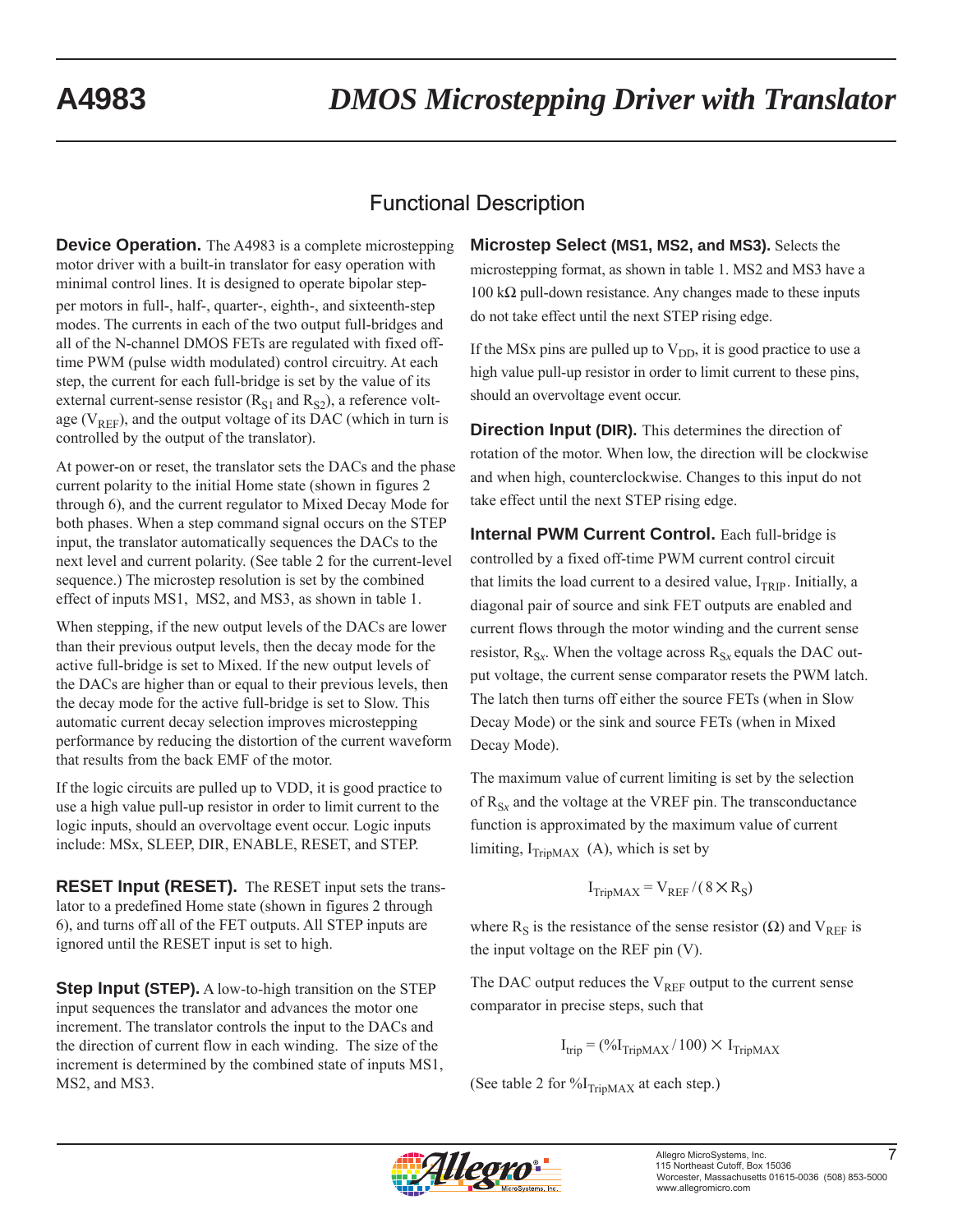It is critical that the maximum rating (0.5 V) on the SENSE1 and SENSE2 pins is not exceeded.

**Fixed Off-Time.** The internal PWM current control circuitry uses a one-shot circuit to control the duration of time that the DMOS FETs remain off. The one shot off-time,  $t_{\text{OFF}}$ , is determined by the selection of an external resistor connected from the ROSC timing pin to ground. If the ROSC pin is tied to an external voltage > 3 V, then t<sub>OFF</sub> defaults to 30 μs. The ROSC pin can be safely connected to the VDD pin for this purpose. The value of  $t_{\text{OFF}}$  ( $\mu$ s) is approximately

$$
t_{\text{OFF}} \approx R_{\text{OSC}} / 825
$$

**Blanking.** This function blanks the output of the current sense comparators when the outputs are switched by the internal current control circuitry. The comparator outputs are blanked to prevent false overcurrent detection due to reverse recovery currents of the clamp diodes, and switching transients related to the capacitance of the load. The blank time,  $t_{BLANK}$  ( $\mu$ s), is approximately

#### $t_{BLANK} \approx 1 \ \mu s$

**Charge Pump (CP1 and CP2).** The charge pump is used to generate a gate supply greater than that of VBB for driving the source-side FET gates. A 0.1 μF ceramic capacitor, should be connected between CP1 and CP2. In addition, a 0.1 μF ceramic capacitor is required between VCP and VBB, to act as a reservoir for operating the high-side FET gates.

**VREG (VREG).** This internally-generated voltage is used to operate the sink-side FET outputs. The VREG pin must be decoupled with a 0.22 μF ceramic capacitor to ground. VREG is internally monitored. In the case of a fault condition, the FET outputs of the A4983 are disabled.

**Enable Input (ENABLE).** This input turns on or off all of the FET outputs. When set to a logic high, the outputs are disabled. When set to a logic low, the internal control enables the outputs as required. The translator inputs STEP, DIR, MS1, MS2, and MS3, as well as the internal sequencing logic, all remain active, independent of the ENABLE input state.

**Shutdown.** In the event of a fault, overtemperature (excess  $T<sub>I</sub>$ ) or an undervoltage (on VCP), the FET outputs of the A4983 are disabled until the fault condition is removed. At power-on, the UVLO (undervoltage lockout) circuit disables the FET outputs and resets the translator to the Home state.

**Sleep Mode (SLEEP).** To minimize power consumption when the motor is not in use, this input disables much of the internal circuitry including the output FETs, current regulator, and charge pump. A logic low on the SLEEP pin puts the A4983 into Sleep mode. A logic high allows normal operation, as well as start-up (at which time the A4983 drives the motor to the Home microstep position). When emerging from Sleep mode, in order to allow the charge pump to stabilize, provide a delay of 1 ms before issuing a Step command.

If the SLEEP pin is pulled up to  $V_{DD}$ , it is good practice to use a high value pull-up resistor in order to limit current to the pin, should an overvoltage event occur.

**Mixed Decay Operation.** The bridge can operate in Mixed Decay mode, depending on the step sequence, as shown in figures 3 through 6. As the trip point is reached, the A4983 initially goes into a fast decay mode for  $31.25\%$  of the off-time.  $t_{OFF}$ . After that, it switches to Slow Decay mode for the remainder of  $t_{OFF}$ . A timing dagram for this feature appears on the next page.

**Synchronous Rectification.** When a PWM-off cycle is triggered by an internal fixed–off-time cycle, load current recirculates according to the decay mode selected by the control logic. This synchronous rectification feature turns on the appropriate FETs during current decay, and effectively shorts out the body diodes with the low FET  $R_{DS(ON)}$ . This reduces power dissipation significantly, and can eliminate the need for external Schottky diodes in many applications. Synchronous rectification turns off when the load current approaches zero (0 A), preventing reversal of the load current. A timing dagram for this feature appears on the next page.

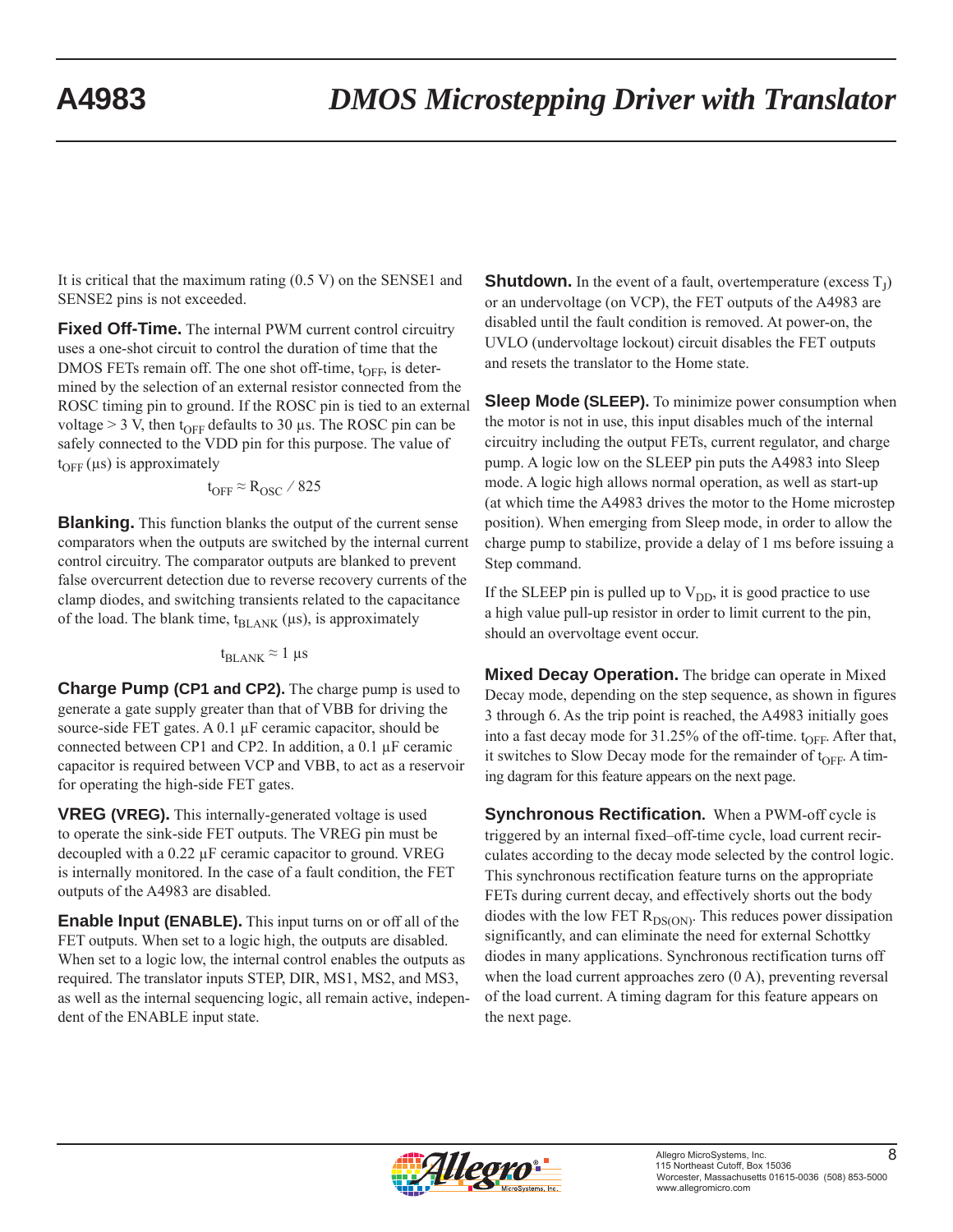Current Decay Modes Timing Chart



| Symbol          | <b>Characteristic</b>  |  |  |  |  |  |
|-----------------|------------------------|--|--|--|--|--|
| $t_{off}$       | Device fixed off-time  |  |  |  |  |  |
| <b>IPEAK</b>    | Maximum output current |  |  |  |  |  |
| t <sub>SD</sub> | Slow decay interval    |  |  |  |  |  |
| t <sub>FD</sub> | Fast decay interval    |  |  |  |  |  |
| $I_{OUT}$       | Device output current  |  |  |  |  |  |

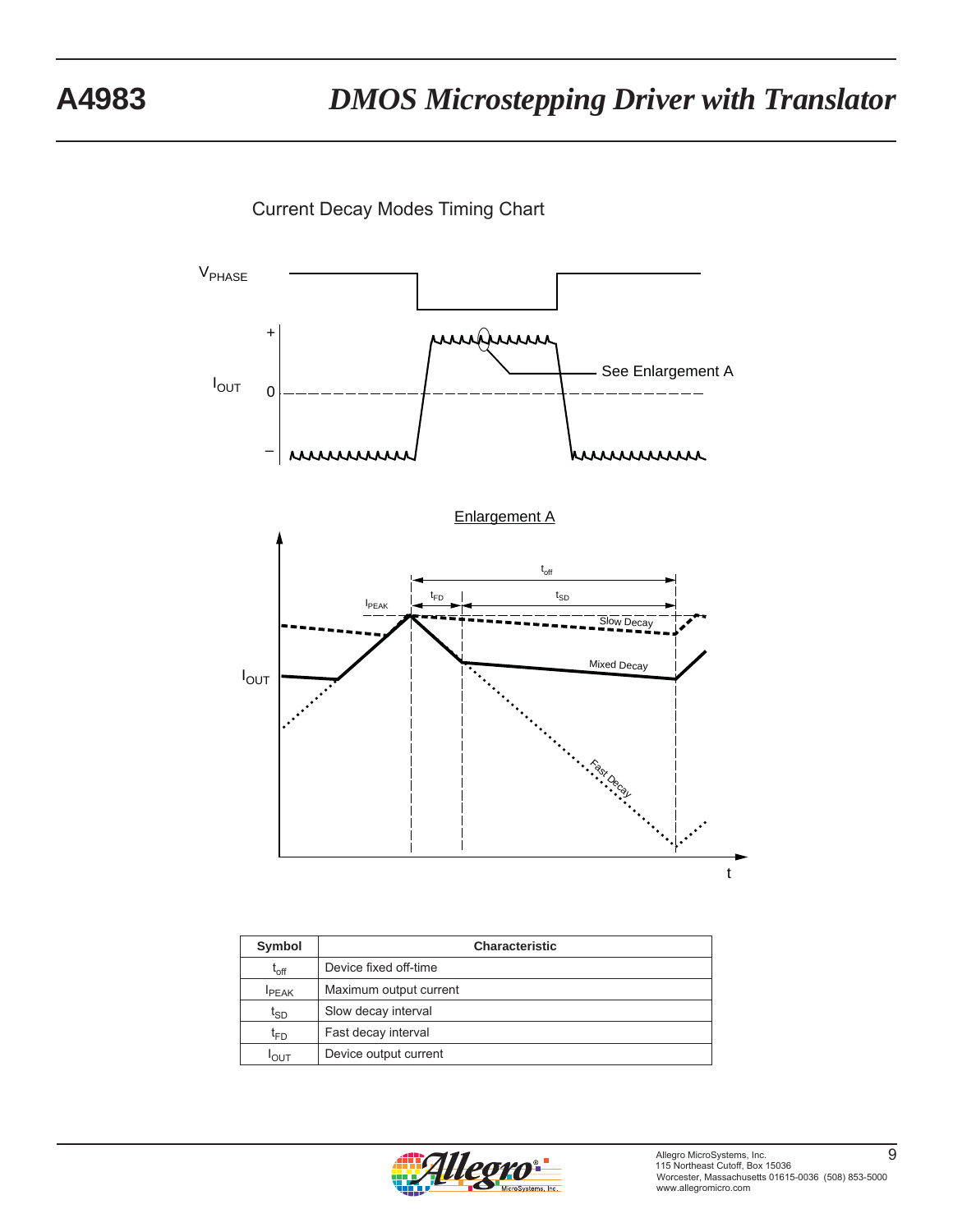### Application Layout

**Layout** The printed circuit board should use a heavy groundplane. For optimum electrical and thermal performance, the A4983 must be soldered directly onto the board. On the underside of the A4983 package is an exposed pad, which provides a path for enhanced thermal dissipation. The thermal pad should be soldered directly to an exposed surface on the PCB. Thermal vias are used to transfer heat to other layers of the PCB. Thermal vias should not have any thermal relief and should be connected to internal layers, if available, to maximize the dissipation area.

**Grounding** In order to minimize the effects of ground bounce and offset issues, it is important to have a low impedance singlepoint ground, known as a *star ground*, located very close to the device. By making the connection between the exposed thermal pad and the groundplane directly under the A4983, that area becomes an ideal location for a star ground point.

A low impedance ground will prevent ground bounce during high current operation and ensure that the supply voltage remains stable at the input terminal. The recommended PCB layout shown in the diagram below, illustrates how to create a star ground under the device, to serve both as low impedance ground point and thermal path.







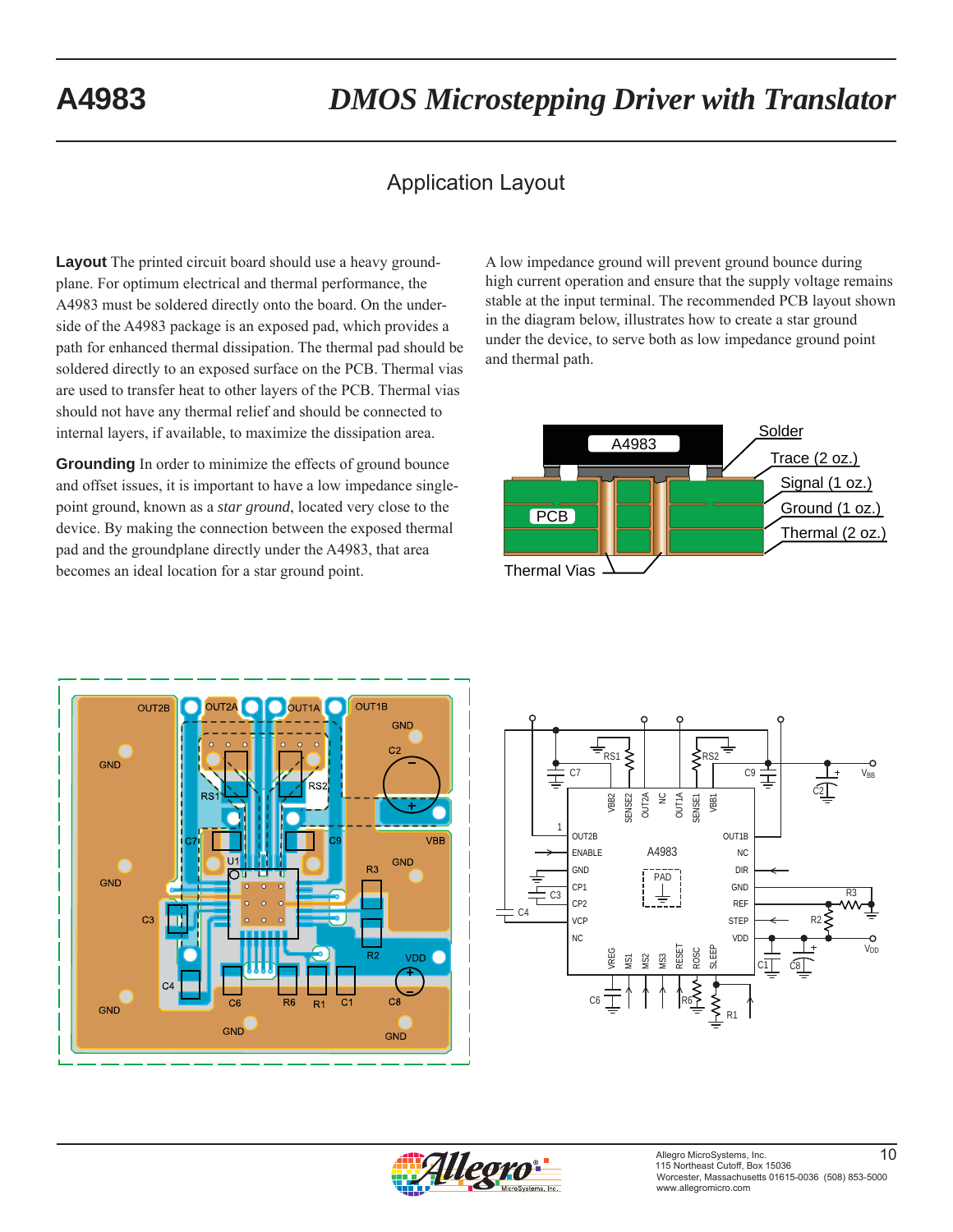

*Figure 2. Decay Mode for Full-Step Increments Figure 3. Decay Modes for Half-Step Increments*



*Figure 4. Decay Modes for Quarter-Step Increments*

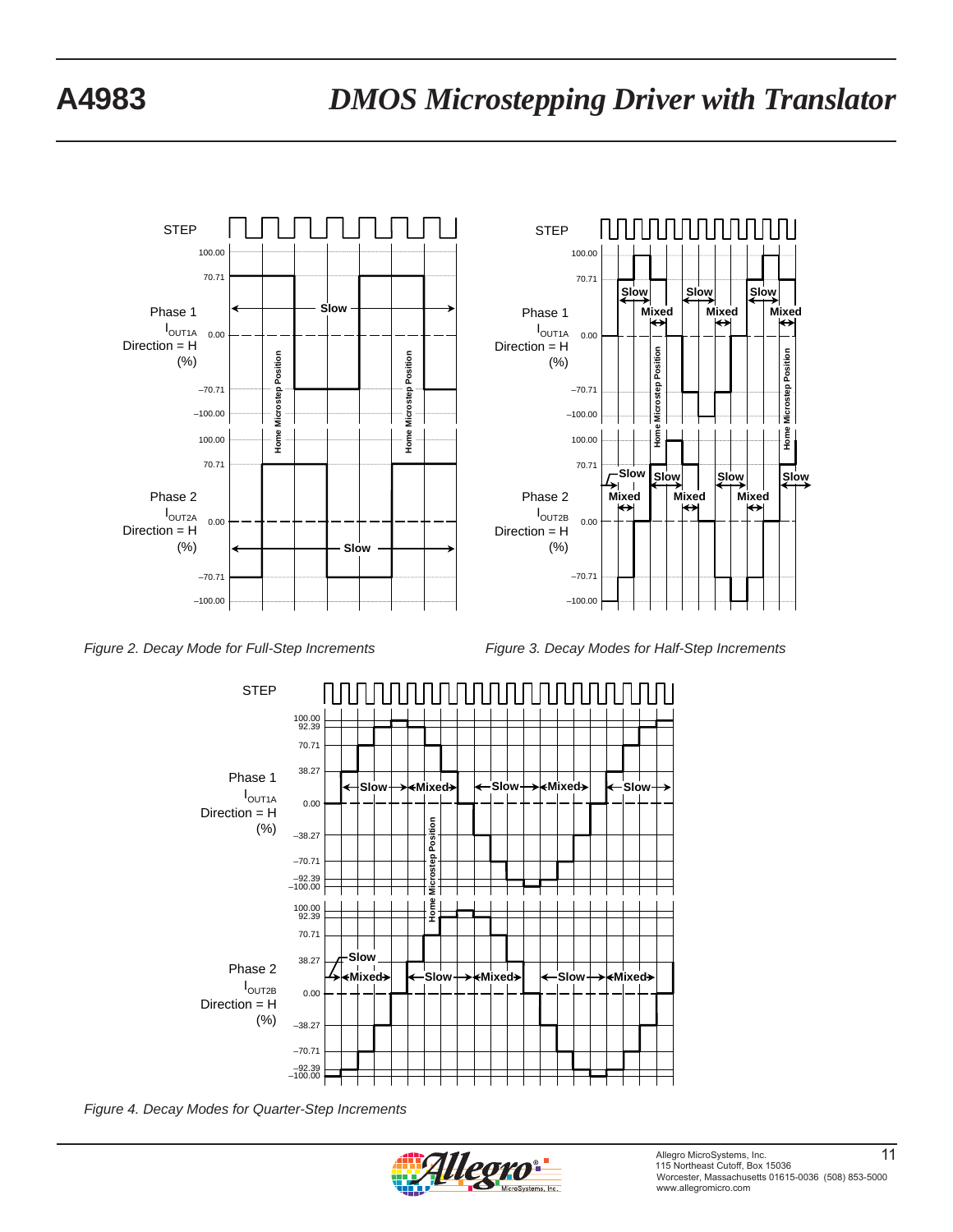

*Figure 5. Decay Modes for Eighth-Step Increments*

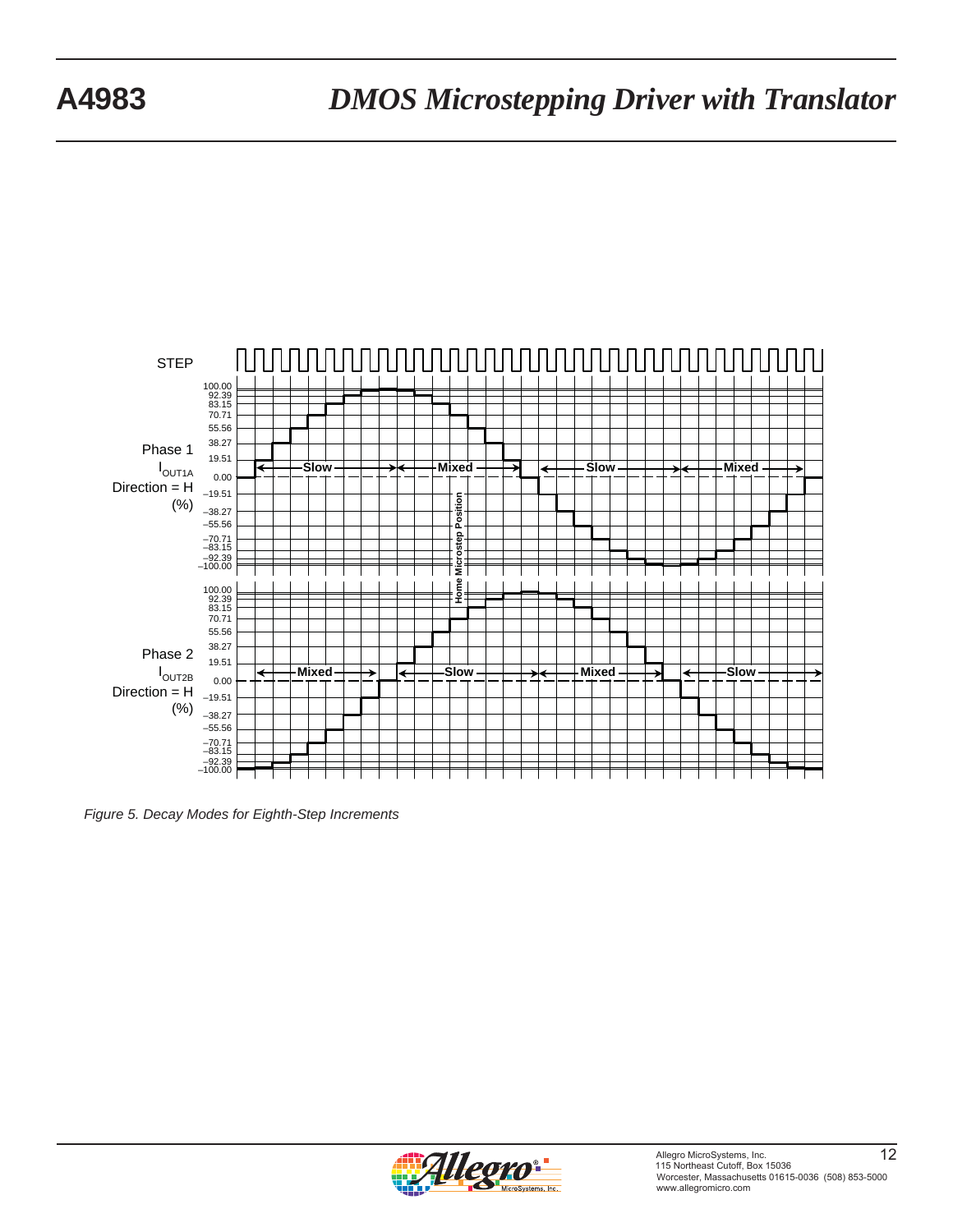

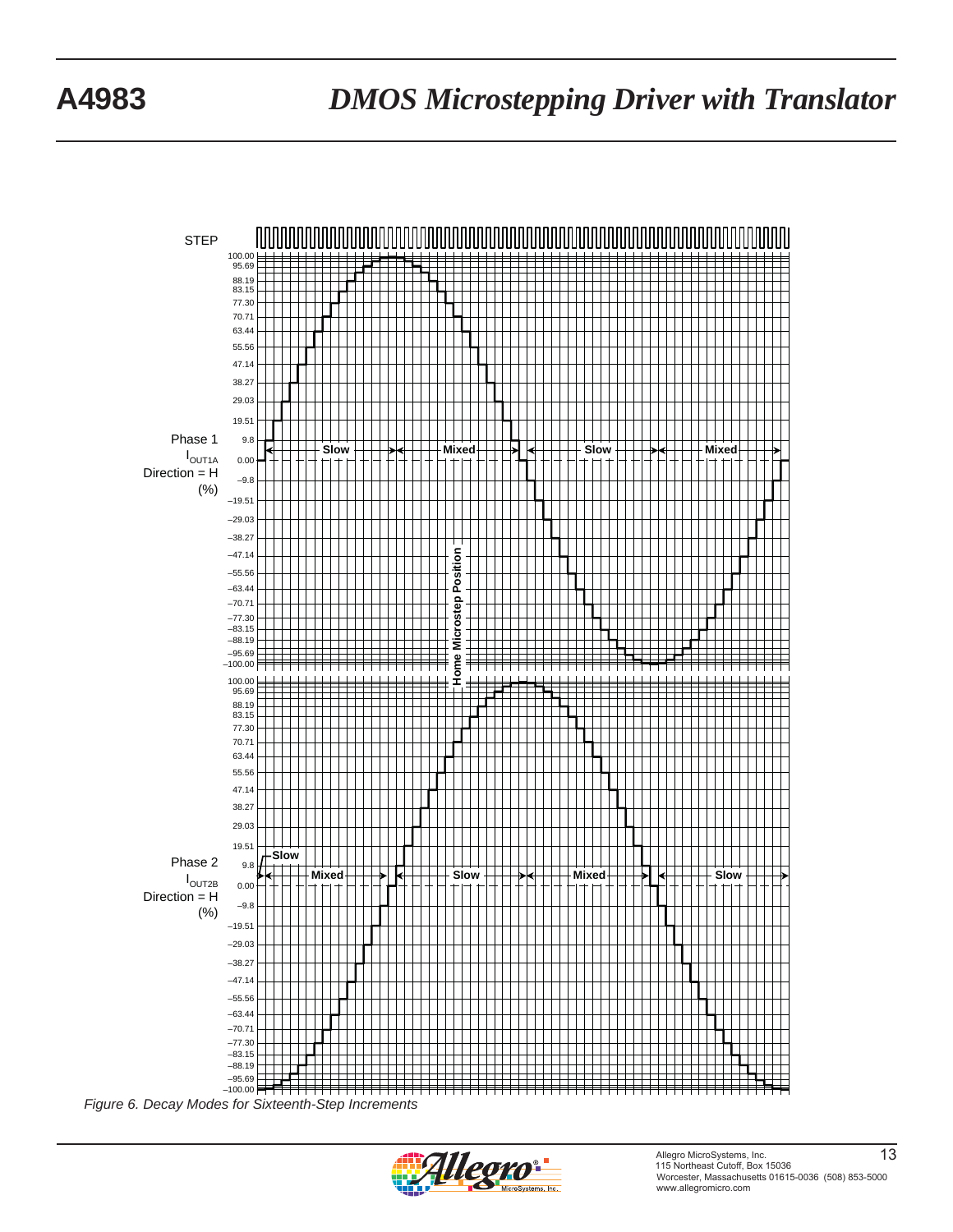Table 2. Step Sequencing Settings Home microstep position at Step Angle 45º; DIR = H

| Full<br><b>Step</b><br># | <b>Half</b><br><b>Step</b><br># | 1/4<br><b>Step</b><br># | 1/8<br><b>Step</b><br># | 1/16<br><b>Step</b><br># | Phase 1<br><b>Current</b><br>$[% 1_{tripMax}]$<br>$(\% )$ | Phase 2<br><b>Current</b><br>$[% 1_{tripMax}]$<br>$(\% )$ | <b>Step</b><br>Angle<br>(°) | Full<br><b>Step</b><br># | <b>Half</b><br><b>Step</b><br># | 1/4<br><b>Step</b><br># | 1/8<br><b>Step</b><br># | 1/16<br><b>Step</b><br># | Phase 1<br><b>Current</b><br>[% I <sub>tripMax</sub> ]<br>$(\%)$ | Phase 2<br><b>Current</b><br>$[% 1_{tripMax}]$<br>$(\%)$ | <b>Step</b><br>Angle<br>(°) |
|--------------------------|---------------------------------|-------------------------|-------------------------|--------------------------|-----------------------------------------------------------|-----------------------------------------------------------|-----------------------------|--------------------------|---------------------------------|-------------------------|-------------------------|--------------------------|------------------------------------------------------------------|----------------------------------------------------------|-----------------------------|
|                          | $\mathbf{1}$                    | $\mathbf{1}$            | 1                       | $\mathbf{1}$             | 100.00                                                    | 0.00                                                      | 0.0                         |                          | 5                               | 9                       | 17                      | 33                       | $-100.00$                                                        | 0.00                                                     | 180.0                       |
|                          |                                 |                         |                         | $\overline{2}$           | 99.52                                                     | 9.80                                                      | 5.6                         |                          |                                 |                         |                         | 34                       | $-99.52$                                                         | $-9.80$                                                  | 185.6                       |
|                          |                                 |                         | 2                       | 3                        | 98.08                                                     | 19.51                                                     | 11.3                        |                          |                                 |                         | 18                      | 35                       | $-98.08$                                                         | $-19.51$                                                 | 191.3                       |
|                          |                                 |                         |                         | $\overline{\mathbf{4}}$  | 95.69                                                     | 29.03                                                     | 16.9                        |                          |                                 |                         |                         | 36                       | $-95.69$                                                         | $-29.03$                                                 | 196.9                       |
|                          |                                 | $\overline{2}$          | 3                       | 5                        | 92.39                                                     | 38.27                                                     | 22.5                        |                          |                                 | 10                      | 19                      | 37                       | $-92.39$                                                         | $-38.27$                                                 | 202.5                       |
|                          |                                 |                         |                         | 6                        | 88.19                                                     | 47.14                                                     | 28.1                        |                          |                                 |                         |                         | 38                       | $-88.19$                                                         | $-47.14$                                                 | 208.1                       |
|                          |                                 |                         | 4                       | 7                        | 83.15                                                     | 55.56                                                     | 33.8                        |                          |                                 |                         | 20                      | 39                       | $-83.15$                                                         | $-55.56$                                                 | 213.8                       |
|                          |                                 |                         |                         | 8                        | 77.30                                                     | 63.44                                                     | 39.4                        |                          |                                 |                         |                         | 40                       | $-77.30$                                                         | $-63.44$                                                 | 219.4                       |
| $\mathbf{1}$             | 2                               | 3                       | 5                       | 9                        | 70.71                                                     | 70.71                                                     | 45.0                        | 3                        | 6                               | 11                      | 21                      | 41                       | $-70.71$                                                         | $-70.71$                                                 | 225.0                       |
|                          |                                 |                         |                         | 10                       | 63.44                                                     | 77.30                                                     | 50.6                        |                          |                                 |                         |                         | 42                       | $-63.44$                                                         | $-77.30$                                                 | 230.6                       |
|                          |                                 |                         | 6                       | 11                       | 55.56                                                     | 83.15                                                     | 56.3                        |                          |                                 |                         | 22                      | 43                       | $-55.56$                                                         | $-83.15$                                                 | 236.3                       |
|                          |                                 |                         |                         | 12                       | 47.14                                                     | 88.19                                                     | 61.9                        |                          |                                 |                         |                         | 44                       | $-47.14$                                                         | $-88.19$                                                 | 241.9                       |
|                          |                                 | $\overline{4}$          | $\overline{7}$          | 13                       | 38.27                                                     | 92.39                                                     | 67.5                        |                          |                                 | 12                      | 23                      | 45                       | $-38.27$                                                         | $-92.39$                                                 | 247.5                       |
|                          |                                 |                         |                         | 14                       | 29.03                                                     | 95.69                                                     | 73.1                        |                          |                                 |                         |                         | 46                       | $-29.03$                                                         | $-95.69$                                                 | 253.1                       |
|                          |                                 |                         | 8                       | 15                       | 19.51                                                     | 98.08                                                     | 78.8                        |                          |                                 |                         | 24                      | 47                       | $-19.51$                                                         | $-98.08$                                                 | 258.8                       |
|                          |                                 |                         |                         | 16                       | 9.80                                                      | 99.52                                                     | 84.4                        |                          |                                 |                         |                         | 48                       | $-9.80$                                                          | $-99.52$                                                 | 264.4                       |
|                          | 3                               | 5                       | 9                       | 17                       | 0.00                                                      | 100.00                                                    | 90.0                        |                          | $\overline{7}$                  | 13                      | 25                      | 49                       | 0.00                                                             | $-100.00$                                                | 270.0                       |
|                          |                                 |                         |                         | 18                       | $-9.80$                                                   | 99.52                                                     | 95.6                        |                          |                                 |                         |                         | 50                       | 9.80                                                             | $-99.52$                                                 | 275.6                       |
|                          |                                 |                         | 10                      | 19                       | $-19.51$                                                  | 98.08                                                     | 101.3                       |                          |                                 |                         | 26                      | 51                       | 19.51                                                            | $-98.08$                                                 | 281.3                       |
|                          |                                 |                         |                         | 20                       | $-29.03$                                                  | 95.69                                                     | 106.9                       |                          |                                 |                         |                         | 52                       | 29.03                                                            | $-95.69$                                                 | 286.9                       |
|                          |                                 | 6                       | 11                      | 21                       | $-38.27$                                                  | 92.39                                                     | 112.5                       |                          |                                 | 14                      | 27                      | 53                       | 38.27                                                            | $-92.39$                                                 | 292.5                       |
|                          |                                 |                         |                         | 22                       | $-47.14$                                                  | 88.19                                                     | 118.1                       |                          |                                 |                         |                         | 54                       | 47.14                                                            | $-88.19$                                                 | 298.1                       |
|                          |                                 |                         | 12                      | 23                       | $-55.56$                                                  | 83.15                                                     | 123.8                       |                          |                                 |                         | 28                      | 55                       | 55.56                                                            | $-83.15$                                                 | 303.8                       |
|                          |                                 |                         |                         | 24                       | $-63.44$                                                  | 77.30                                                     | 129.4                       |                          |                                 |                         |                         | 56                       | 63.44                                                            | $-77.30$                                                 | 309.4                       |
| 2                        | 4                               | $\overline{7}$          | 13                      | 25                       | $-70.71$                                                  | 70.71                                                     | 135.0                       | $\overline{4}$           | 8                               | 15                      | 29                      | 57                       | 70.71                                                            | $-70.71$                                                 | 315.0                       |
|                          |                                 |                         |                         | 26                       | $-77.30$                                                  | 63.44                                                     | 140.6                       |                          |                                 |                         |                         | 58                       | 77.30                                                            | $-63.44$                                                 | 320.6                       |
|                          |                                 |                         | 14                      | 27                       | $-83.15$                                                  | 55.56                                                     | 146.3                       |                          |                                 |                         | 30                      | 59                       | 83.15                                                            | $-55.56$                                                 | 326.3                       |
|                          |                                 |                         |                         | 28                       | $-88.19$                                                  | 47.14                                                     | 151.9                       |                          |                                 |                         |                         | 60                       | 88.19                                                            | $-47.14$                                                 | 331.9                       |
|                          |                                 | 8                       | 15                      | 29                       | $-92.39$                                                  | 38.27                                                     | 157.5                       |                          |                                 | 16                      | 31                      | 61                       | 92.39                                                            | $-38.27$                                                 | 337.5                       |
|                          |                                 |                         |                         | 30                       | $-95.69$                                                  | 29.03                                                     | 163.1                       |                          |                                 |                         |                         | 62                       | 95.69                                                            | $-29.03$                                                 | 343.1                       |
|                          |                                 |                         | 16                      | 31                       | $-98.08$                                                  | 19.51                                                     | 168.8                       |                          |                                 |                         | 32                      | 63                       | 98.08                                                            | $-19.51$                                                 | 348.8                       |
|                          |                                 |                         |                         | 32                       | $-99.52$                                                  | 9.80                                                      | 174.4                       |                          |                                 |                         |                         | 64                       | 99.52                                                            | $-9.80$                                                  | 354.4                       |

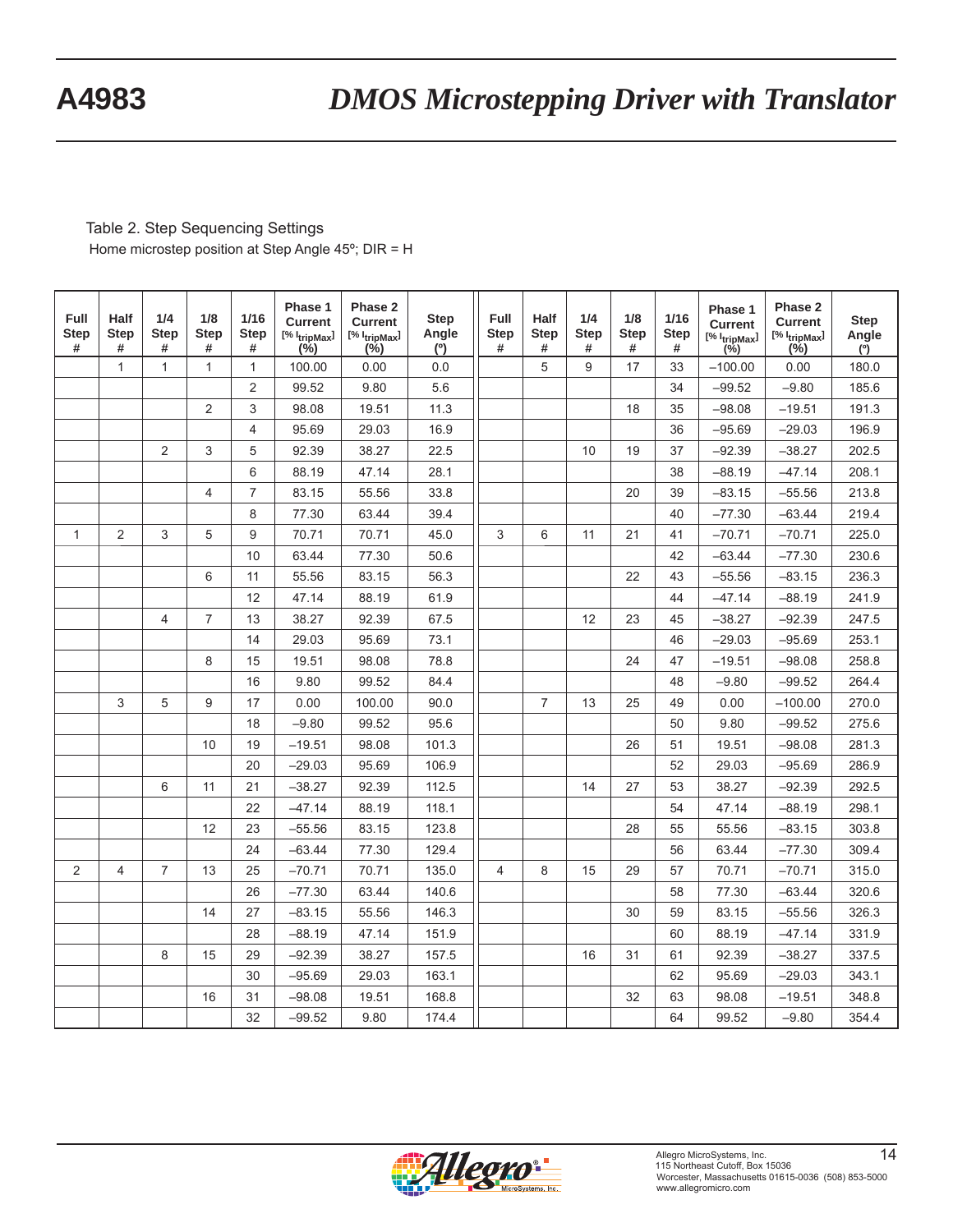#### Pin-out Diagram



#### Terminal List Table

| <b>Name</b>      | <b>Number</b>  | <b>Description</b>                            |
|------------------|----------------|-----------------------------------------------|
| CP <sub>1</sub>  | 4              | Charge pump capacitor terminal                |
| CP <sub>2</sub>  | 5              | Charge pump capacitor terminal                |
| <b>VCP</b>       | 6              | Reservoir capacitor terminal                  |
| <b>VREG</b>      | 8              | Regulator decoupling terminal                 |
| MS1              | 9              | Logic input                                   |
| MS <sub>2</sub>  | 10             | Logic input                                   |
| MS3              | 11             | Logic input                                   |
| <b>RESET</b>     | 12             | Logic input                                   |
| <b>ROSC</b>      | 13             | Timing set                                    |
| <b>SLEEP</b>     | 14             | Logic input                                   |
| <b>VDD</b>       | 15             | Logic supply                                  |
| <b>STEP</b>      | 16             | Logic input                                   |
| <b>REF</b>       | 17             | $Gm$ reference voltage input                  |
| <b>GND</b>       | 3, 18          | Ground*                                       |
| <b>DIR</b>       | 19             | Logic input                                   |
| OUT1B            | 21             | DMOS Full Bridge 1 Output B                   |
| VBB1             | 22             | Load supply                                   |
| SENSE1           | 23             | Sense resistor terminal for Bridge 1          |
| OUT1A            | 24             | DMOS Full Bridge 1 Output A                   |
| OUT2A            | 26             | DMOS Full Bridge 2 Output A                   |
| SENSE2           | 27             | Sense resistor terminal for Bridge 2          |
| VBB <sub>2</sub> | 28             | Load supply                                   |
| OUT2B            | $\mathbf{1}$   | DMOS Full Bridge 2 Output B                   |
| <b>ENABLE</b>    | $\overline{2}$ | Logic input                                   |
| <b>NC</b>        | 7, 20, 25      | No connection                                 |
| PAD              |                | Exposed pad for enhanced thermal dissipation* |

\*The GND pins must be tied together externally by connecting to the PAD ground plane under the device.